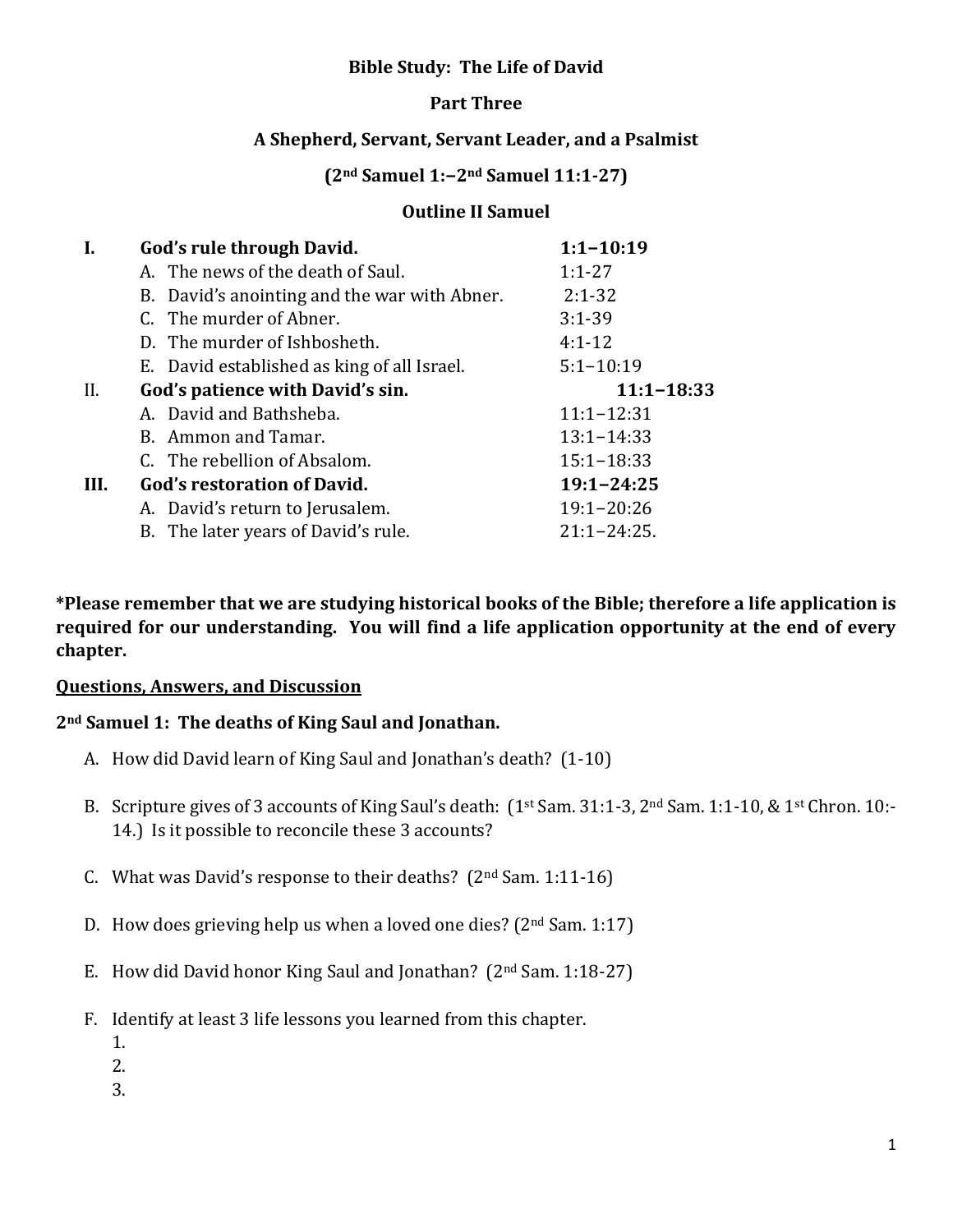#### **2nd Samuel 2: David becomes king of Judah.**

- A. How did David become king of Judah? (1-7)
- B. Who was Abner and Ishbosheth, and what did they do after King Saul's death? (8-9)
- C. Did Abner have the authority to make Ish-Bosheth king?
- D. How long was Ish-Bosheth king and was Israel a separated nation? Explain. (9-10)
- E. Who won the war between David's men and Abner's men? (12-17)
- F. Who was Joab, Abishai, and Asahel? Which of these 3 did Abner kill and why? (18-23)
- G. Identify at 3 lessons you learned from this chapter.
	- 1.
	- 2.
	- 3.

### **2nd Samuel 3: David, Abner, and Ish-Bosheth**

- A. Who were actually fighting in the war, and what was the outcome? (1)
- B. How many children were born to David in Hebron? (2-5)
- C. What did Ish-Bosheth accused Abner of doing? (6-9)
- D. Why did Abner tell Ish-Bosheth that David would become king over all Israel? (10-11)
- E. What agreement did David make with Abner? (12 & 13)
- F. Why did David want Michal to return as his wife? (13-16)
- G. How did Michal's husband respond to David's request? (16)
- H. What was the relationship between David and Abner? (17-21)
- I. Who killed Abner and why? (22-27, 30)
- J. What was David's response to Abner's death? (31-39)
- K. Identify at least 3 lessons were you able to learn from this chapter in David's life?
	- 1.
	- 2.
	- 3.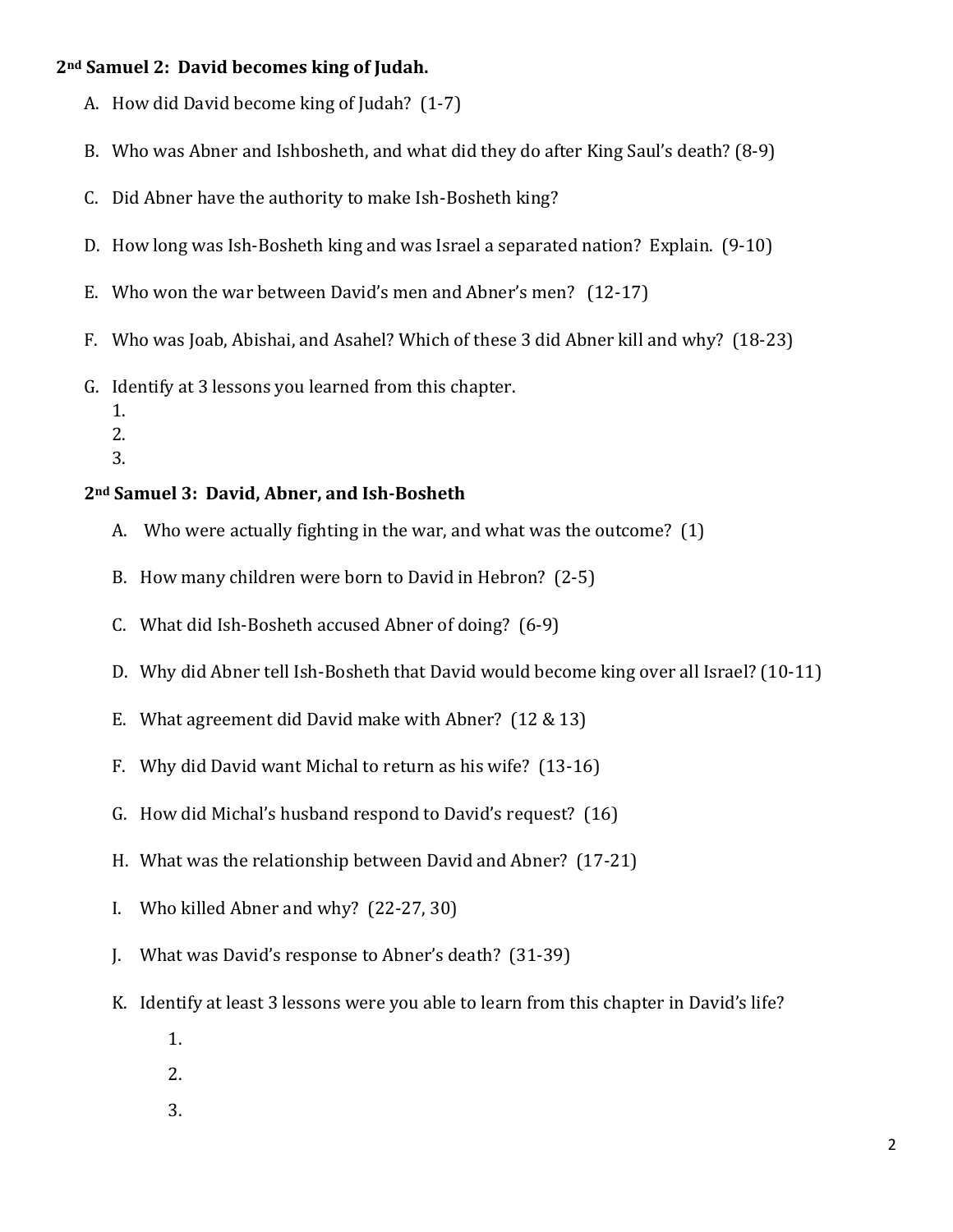# **2nd Samuel 4: The deaths of Ish-Bosheth and Abner**

- A. Why was Ish-Bosheth troubled at Abner's death? (1-3)
- B. Who was Mephibosheth, and what happened to him? (4)
- C. How did Ish-Bosheth die? (5-8)
- D. Was David pleased that Ish-Bosheth was killed, and what was David's response? (9-12)
- E. Discuss the following life lessons.
	- 1. The demise of an enemy should not be a time to rejoice.
	- 2. God does not need our assistance in accomplishing His will.
	- 3. God is constantly working behind the scene to redeem His people.

# **2nd Samuel 5: David becomes king over all Israel.**

- A. What qualifications were required to be king of Israel? (1-2, Dt. 17:14-20)
- B. How many times was David anointed king of Israel? (3)
- C. How long was David king of Israel? (5)
- D. How did David capture Jerusalem? (6-10)
- E. Explain why God allowed David to build himself a house, but David could not build a house for God? (11)
- F. Did David violate a qualification to be king by marrying multiple women? (13-16, Dt. 17:17)
- G. What was one of David's first duties when he became king of Israel, and what was the key to David's victory? (17-21)
- H. In David's next battle with the Philistine's, what different tactic did he employ and why? (22-25)
- I. What life lessons did you learn from this chapter?
	- 1.
	- 2.
	- 3.

# **2nd Samuel 6: David relocates the Ark of the Covenant.**

- A. What was the Ark of the Covenant and what did it symbolize? (1-2)
- B. Why did David want the Ark of the Covenant in Judah? (3-5)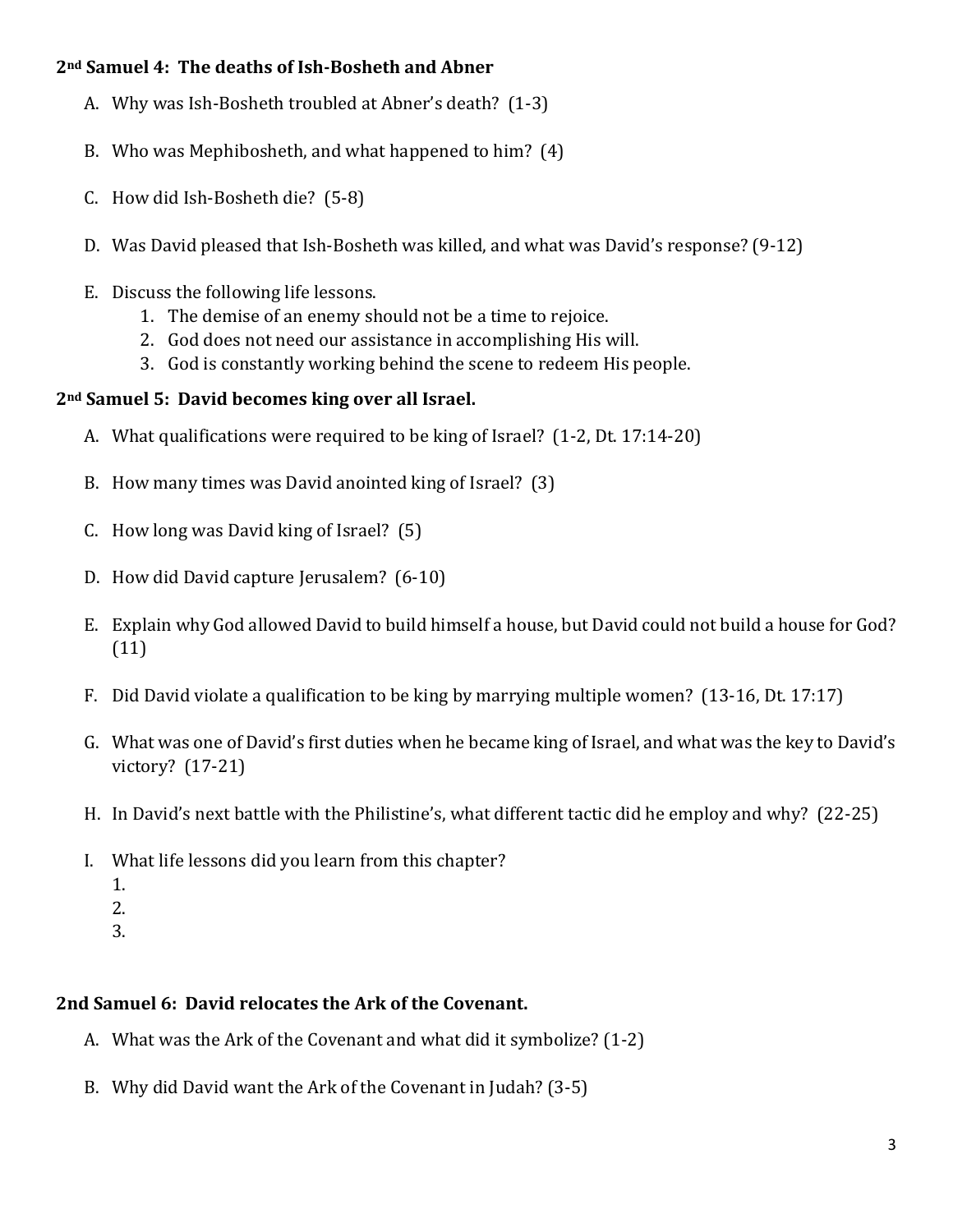- C. What happened at Na'chon's house, and why did Uzzah died? (6-8)
- D. Why was the Ark of the Covenant left at Obed-e'dom's house? (9-11)
- E. Why was Obed-e'deom's house blessed? (11-12)
- F. What was different concerning the transportation of the Ark of Covenant this time? (13-18)
- G. Is dancing before the Lord a form of worship? (14)
- H. Why did Michal despise David? (16)
- I. What did David do after the Ark of Covenant was in Judah? (17-19)
- J. How was Michael's attitude towards David? (20)
- K. What did David recognize about Michal? (21-23)
- L. Let's discuss some of the life lessons:
	- 1. Describe when you recognize God's presence in my life.
	- 2. Describe what makes worship worthwhile to you.
	- 3. Describe a time in your life when you despised someone else's praise or when you felt "they were doing too much."

# **2nd Samuel 7: David's Dynasty**

- A. Why did David desire to build a house for God? (1-3)
- B. What were some of the reasons God did not allow David to build the temple? (3-11)
- C. Who does God appoint to build the temple? (12-13)
- D. What is the Davidic covenant? (10-15)
- E. What caused David to accept God's will? (18-25)
- F. Describe David's praise in his prayer. (26-29)
- G. If God promised David an eternal throne, then which of David's son sits on the throne? Explain.
- H. Lessons from the chapter.
	- 1.
	- 2.
	- 3.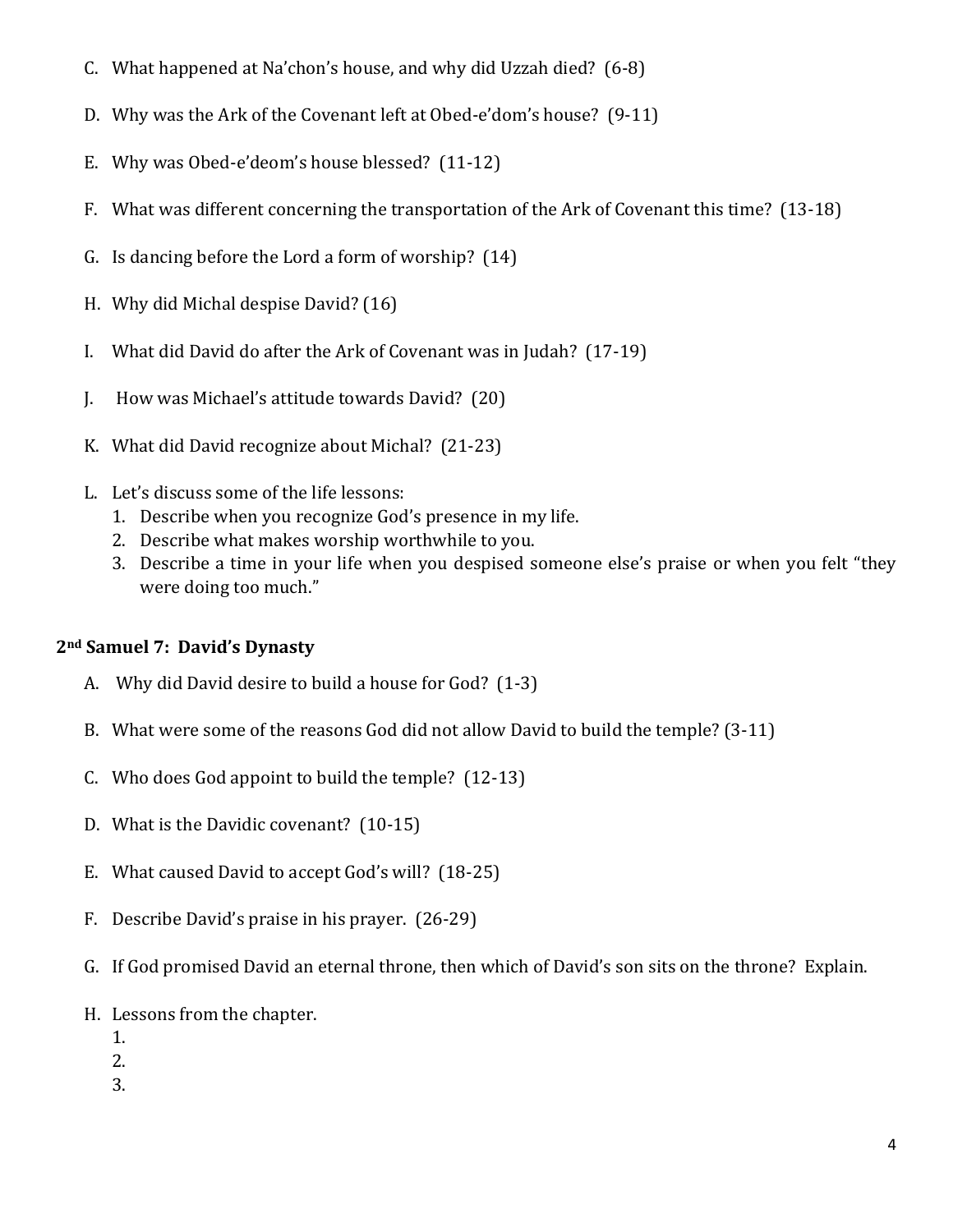### **2nd Samuel 9 & 10: Mephibosheth is restored but Hanun loses blessings**

- A. Why did David desire to show Mephibosheth kindness? (1)
- B. What happened to Mephibosheth, and did David have a responsibility to help him? (2-3)
- C. Why did David go to such great length to find Mephibosheth?
- D. Did Mephibosheth deserve grace and mercy? (6-7)
- E. Mephibosheth had a physical disability but did he suffer from other disabilities? (8)
- F. What did David give Mephibosheth? (9-10)
- G. What did David do to ensure that Mephibosheth would have a legacy? (11-13)
- H. Compare and contrast Mephibosheth and Hanun. (10: 1-5)
- I. David desired to show kindness to Hanun, but why did their relationship end with war and death?
- J. What public offense took place against David's men? (4-5)
- K. Explain why money could not buy victory for the Ammonites? (6-12)
- L. Why did David decide to fight in the second battle? (15-19)
- M. What life lessons did you learn from the chapter?
	- 1.
		-
	- 2.
	- 3.

# **2nd Samuel 11: God's Patience with David's sin.**

In this chapter we see David during a sad episode of his life. David was a man after God's own heart, but David experienced human failures like the rest of us. It's encouraging to know that even after our failures God in His sovereignty will still use us to accomplish His purposes. David committed adultery, tried to hide his sin, and ultimately became responsible to the death of another man; however David repented, accepted the consequences of his sin and his relationship with the Lord was restored.

- A. 1st John 2:16 informs us that 3 temptations are common to man which of these caused David to sin? (2)
- B. Who was Bathsheba? (3)
- C. Did Bathsheba have a choice as to reject David's advances, or was she a willing participant? (4)